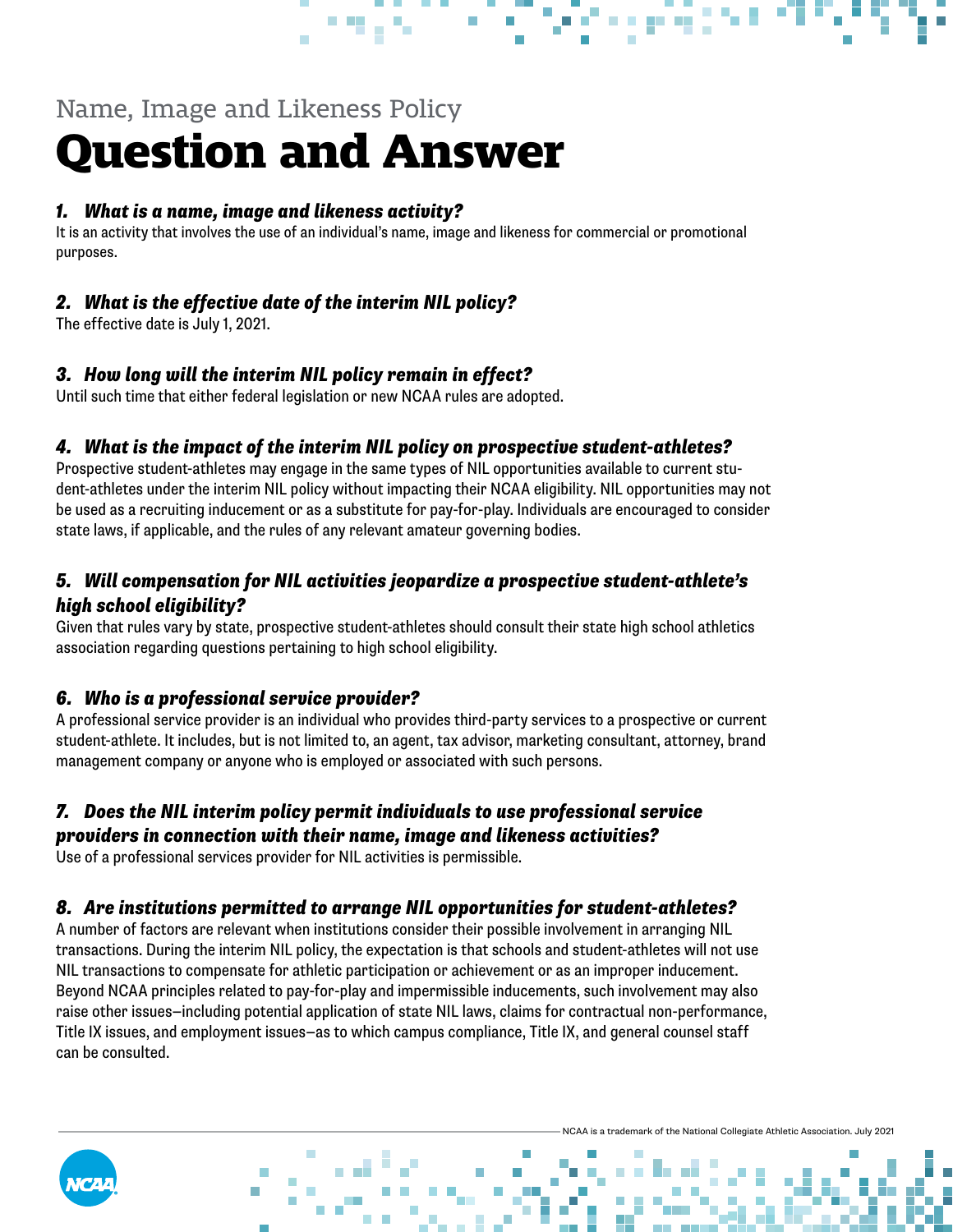# Name, Image and Likeness Policy **Question and Answer**

## *9. May an individual enter into an agreement regarding NIL with a professional service provider prior to July 1, 2021?*

No. If an individual enters into an agreement regarding NIL with a professional service provider prior to July 1, 2021, they will jeopardize their amateur status and eligibility for intercollegiate participation in a particular sport and will be subject to student-athlete reinstatement.

### *10. Which state law is applicable to prospective student-athletes prior to enrollment?*

The NCAA cannot provide guidance on issues of state law. The state you live in and the states where a prospective student-athlete may wish to enroll may have NIL laws with which you will want to be familiar. A prospective student-athlete may consult a professional services provider, contact the athletics compliance office of NCAA schools they may choose to attend, or research state law compliance requirements where they may wish to enroll. NCAA schools may also have specific NIL policies that should be considered.

## *11. What is prohibited under the new policy?*

Subject to state law, the following is prohibited under the new interim policy:

- NIL agreement without quid pro quo (e.g., compensation for work not performed).
- NIL compensation contingent upon enrollment at a particular school.
- Compensation for athletic participation or achievement. Athletic performance may enhance a student-athlete's NIL value, but athletic performance may not be the "consideration" for NIL compensation.
- Institutions providing compensation in exchange for the use of a student-athlete's name, image or likeness.

## *12. Can individuals enter into NIL agreements with boosters?*

Yes, provided the activity is in accordance with state laws and school policy, is not an impermissible inducement and it does not constitute pay-for-play.

## *13. Do other sections of NCAA Bylaw 12 outside of NIL still apply under the interim policy?*

Individuals and institutions in states with NIL laws or executive actions with the force of law in effect: NCAA rules, including prohibitions on pay-for-play and improper recruiting inducements, remain in effect, but NIL activities protected by state law will not impact eligibility.

Individuals where there is no state law or executive actions: If an individual chooses to engage in an NIL activity, eligibility will not be impacted by NCAA amateurism and athletics eligibility bylaws, but other NCAA rules, including prohibitions on pay-for-play and improper recruiting inducements remain in effect.

### *14. Will an individual be required to report name, image and likeness activities to their school?*

The NCAA's interim policy does not address this issue, but state laws and institutional policies may impose reporting requirements.

trademark of the National Collegiate Athletic Association. July 2021



**NIL** NAME | IMAGE | LIKENESS